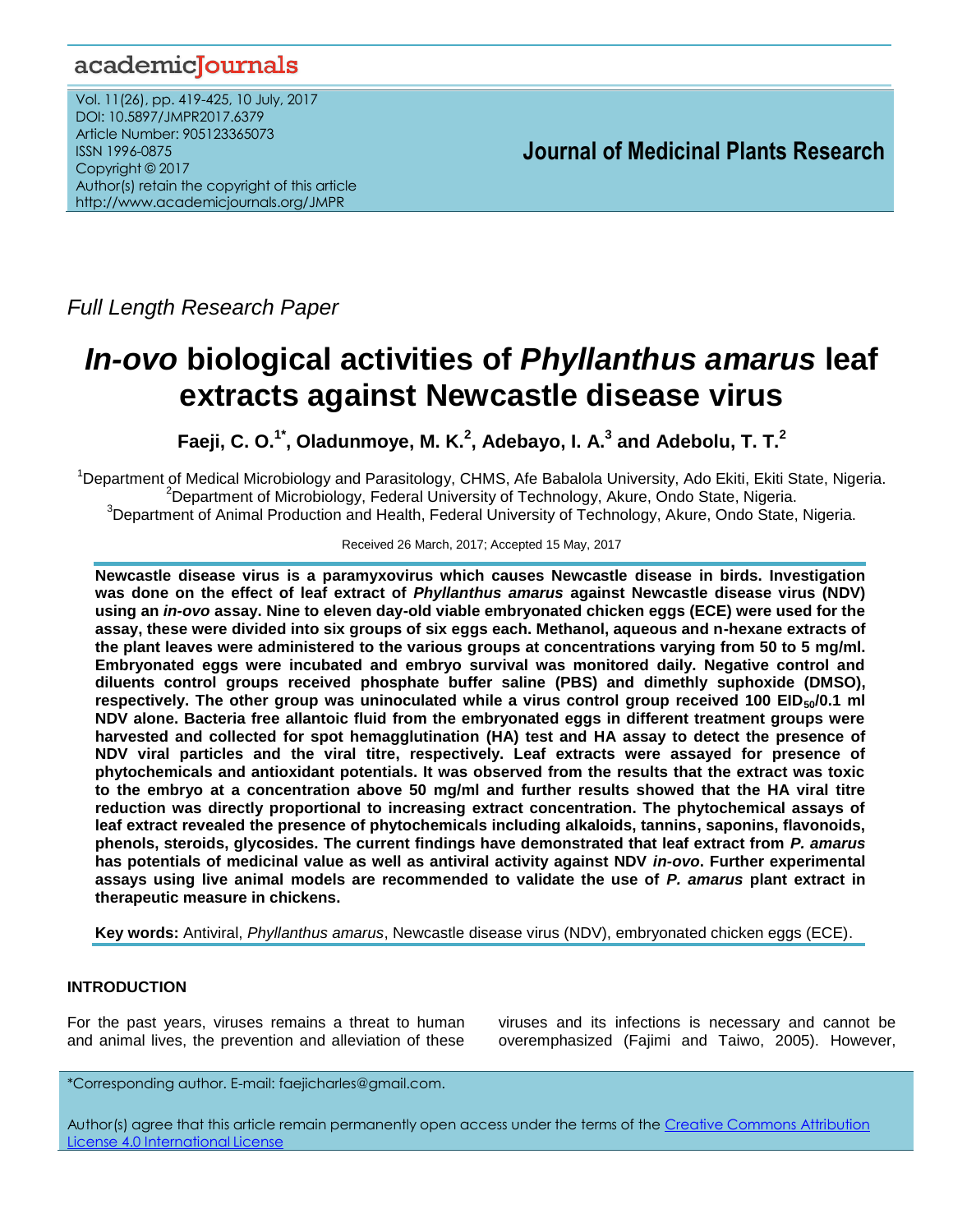vaccines have been developed for some of these viral diseases but there is need for pursuit in discovery of therapeutic agents for cases of unvaccinated individuals or animals exposed to these infections. Most of the antiviral agents that are currently being used are limited in therapeutic potencies and may possess several other problems in the clinical practices such as tolerability, contraindications, toxicity amongst others not to mention the availability and cost of the drugs, hence the need for an alternative approach or therapeutic measures (Asres et al., 2005; Verma et al., 2014).

Plants on the other hand are a rich source of essential nutrients (Abad et al., 2000), chemicals and other active component (Babich et al., 2003). Some of the existing therapeutic agents or drugs were developed based on chemical compounds isolated from plants (Babich et al., 2003). These plants exist in different parts of the world such as Asia, Europe and Africa. However, these plants and many more may have not been exhaustively explored which brings us to the ideas of possibilities of creating or discovering new products or antiviral agents from plants as the use of medicinal plants in treatment of animal and human diseases has become more prominent. In Nigeria and many other African countries, rural and urban communities have continued to use or consult local herbs/medicine-men for remedies to a variety of diseases. Such plants include *Phyllanthus amarus* which is one of the species belonging to a large family, Euphorbiaceae. It is found in the tropical and subtropical region worldwide (Joseph and Raj, 2011). It is commonly called "iyin olobisowo" in yoruba and said to possess claims of medicinal values which include hepatoprotective, anti-diabetic, anti-hypertensive, analgesic, anti-inflammatory and anti-microbial properties (Adeneye et al., 2006; Okiki et al., 2015). Chemical compounds including alkaloids, flavonoids, lignans and phenols have been reportedly isolated from this plant (Adeneye et al., 2006). However, the antiviral potentials of this plant have not been exhaustively explored.

Newcastle disease (ND) is a highly infectious disease of domestic and wild birds which is caused by Newcastle disease virus (NDV) and is widely regarded as one of the most important avian diseases belonging to the family paramyxoviridae (Young et al., 2002). It is a threat to most avian species but chickens are the most susceptible with clinical disease (Young et al., 2002). Newcastle disease virus can be a causative agent for conjunctivitis in humans usually in persons exposed to large quantities of the virus.

Newcastle disease currently can be prevented or managed by due and proper vaccination but has no treatment. Beyond this, the cost, challenges faced in availability and distribution of vaccine and lack of treatment is a major setback in alleviation of this disease. In view of aforementioned, this study evaluated the antiviral potentials of plant extracts from *P. amarus* against NDV which will provide information that may serve as basis for further researches and also may lead to development of cheaper, more available and effective alternative approach to control and or novel drugs for therapeutic purposes.

## **MATERIALS AND METHODS**

#### **Collection and identification of the plant material**

Leaf parts of the study plant were collected from their natural habitats in Ado-Ekiti, Nigeria through the months of April and June, 2016. It was identified at the Department of Biological Sciences, Afe Babalola University, Ado-Ekiti using standard keys and description.

#### **Preparation of plant extract**

Leaves of study plant were air dried under shade and ground into powdery form prior to extraction process. The extraction was carried out according to Oladunmoye (2012). The resulting weight of the powdered form was 500 g which was exhaustively extracted at a ratio of 1:4 (powder weight to solvent volume) with multiple solvents namely n-hexane, water and methanol. The leaf extract was concentrated *in vacuo* using a rotary evaporator at 40°C, while the un-evaporated solvent remaining in the extract was left to airdry which gave a residue weighing 10.50 g. The concentrated extract was reconstituted in 10.5 ml of dimethyl sulphoxide (DMSO) to give a stock of a concentration of 1000 mg/ml, which was used for further testing at varying concentrations.

#### **Antiviral assay**

#### *Acute toxicity assay of leaf extract*

This was done to evaluate the effect of extract toxicity on the embryo of the embryonated chicken egg (ECE). Egg toxicity assay was used to estimate the minimum toxic concentration of the extract in nine days old ECE using 0.2 ml of each concentration to inoculate five viable ECE and the control group received 0.2 ml DMSO. Inoculated eggs were incubated for 4 days at 37°C and monitored twice daily for mortality by the process of candling. Extract toxicity was determined by examination of embryo for lesions and hemorrhages and by the percentage mortality of embryos.

#### **Source of virus and 9-day old embryonated chicken eggs (ECE)**

Velogenic strain of NDV was obtained from Viral Research Department, NVRI, Vom and embryonated chicken eggs (ECE) aged nine days were obtained from poultry division, NVRI, Vom, Nigeria.

#### **Determination of EID50 of the virus**

Fifty percent embryo infectious dose  $(EID<sub>50</sub>)$  of the virus was determined according to the method of Young et al. (2002). From this, 100  $EID_{50}/0.1$  ml of the virus stock was made for the experiment.

#### **Preparation of leaf extract/inoculum**

This experiment was carried out in three groups, extracts were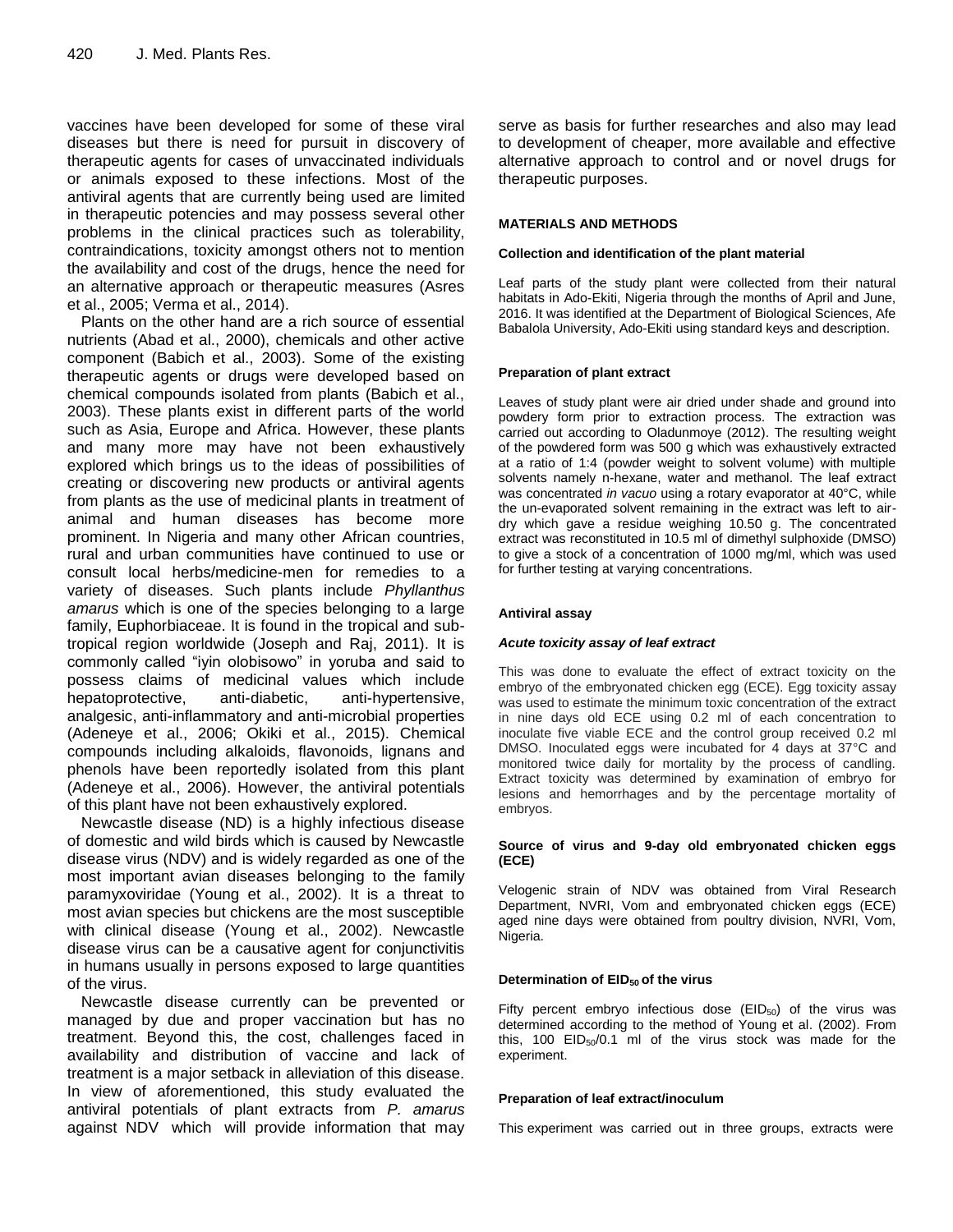treated with antibiotics (Penicillin, Streptomycin, Gentamycin, Amphotericin B (5x PSGA). The embryonated chicken eggs were properly labeled according to the extract concentrations and groups used. Sets of plastic egg crates/trays were thoroughly disinfected with Virkon and the embryonated chicken eggs were adequately swabbed with 70% alcohol before transferring into the disinfected trays to avoid contamination. Under a properly sterilized bio-safety cabinet, nine-day-old embryonated chicken eggs were divided into groups of six, the eggs were punched and inoculated with the extract and virus according to the grouping through the allantoic route. The predetermined concentrations studied were 50, 25, 10 and 5 mg/ml. In the first group designed to test the prophylactic effect, each predetermined concentration of extract at 0.2 ml was inoculated into the ECE and incubated for 90 min before the inoculation of 100  $EID_{50}/0.1$  ml of the virus. In the second group, the therapeutic effect was tested by inoculating 100  $EID_{50}/0.1$  ml of virus and incubated for 90 min before inoculation of the extracts after the 90 min at the different concentrations studied. The third group, a mixture containing 100  $EID<sub>50</sub>/0.1$  ml of virus and 0.2 ml of the extracts at varying concentration was incubated at 4°C for 90 min, after which the mixture was inoculated at the same time into the ECE to determine the inhibitory potentials. A group inoculated with standard NDV 100 EID<sub>50</sub>/0.1 ml was used as virus control, another group inoculated with 0.2 ml DMSO served as diluent control and another group of eggs also was not inoculated nor punched and this serves as un-inoculated control. The ECE were sealed with nail polish and incubated at 37°C in a humidified incubator. The ECE were candled daily and embryo survival observed. The experiment was terminated by chilling at +4°C after 96 h when the virus control group have all died (after 48 h). Bacteria free allantoic fluid from the different test groups was harvested for spot test and haemagglutination assay to detect the presence of NDV in the ECE.

#### **Harvesting and spot haemagglutination test**

Harvesting was done after chilling the eggs overnight in a 4°C refrigerator. Embryos that had been chilled were brought out of the refrigerator and kept at room temperature for about 30 min to thaw. The eggs were swabbed and put in the bio-safety cabinet. The shell of each egg was cracked opened at the air space and the allantoic fluid was siphoned with a syringe while using an harvesting spoon to prevent obstruction of the fluid, this was dispensed into a sterile universal bottle (which was labelled accordingly). Sterility of allantoic fluid was checked by culturing on blood agar and nutrient agar to confirm absence of bacteria. To spot test, a pipette was used to dispense a drop of 1% washed chicken red blood cells on a clean white tile while clean and sterile rubber wire loops was used to pick a drop of the allantoic fluid which was mixed with the drop of blood. The tile was gently rocked and observed for visible agglutination to indicate viral presence (OIE, 2012).

#### **Haemagglutination assay**

Haemagglutination assay was used to determine the presence and quantity of virus/viral particle in the allantoic fluid of the eggs. The haemagglutination assay was performed in V bottom shaped microtitre plates using 25 µl each of phosphate buffered saline (PBS), allantoic fluid and 1% chicken red bloods cells (OIE, 2012). This was performed in replicates and the mean titre value was recorded.

#### **Qualitative phytochemical analysis of plant extracts**

This was carried out in order to determine the presence of

glycosides, tannin, saponin, phenol, alkaloid and flavonoid in the plant extracts (Hadi and Bremner, 2001; Wadood et al. (2013; Desphande and Kadam, 2013).

#### **Determination of total phenol content and antioxidant capacity of plant sample**

Total phenols were determined using Folin Ciocalteu reagent (McDonald et al., 2001) and antioxidant capacity assayed according to the method of Serpen et al. (2012) using inhibition of 1,1 diphenyl-2-picryl-hydrazyl (DPPH) radicals expressed in trolox equivalent antioxidant capacity (TEAC) and ferric reducing antioxidant power (FRAP) of extract expressed in gallic acid equivalents (GAE).

#### **Data analysis**

Data were analysed using SPSS version 21(IBM, USA). Values were reported in mean  $\pm$  SEM. The mean differences were analysed using one way analysis of variance (ANOVA) for comparison between different extract types and significance reported at P<0.05. Further comparison within concentrations was done using a post hoc test (Turkey HSD).

## **RESULTS AND DISCUSSION**

Table 1 shows the maximum toxic concentration of the methanol, aqueous and n-hexane leaf extracts against the embryonated chicken egg. It was observed that the maximum tolerable concentration of extract as measured by the embryonic death and morphology of the embryo in comparison with the controls was 50 mg/ml, therefore test were subjected to a concentration of 50 mg/ml and below. The diluent was safe for the embryo as no mortality was recorded. The antiviral assay revealed decreasing HA viral titre with increase in concentration of the extracts. It was observed that at a concentration of 50 mg/ml, the n-hexane extracts reduced the viral HA titre to 2, while the methanol and aqueous extracts reduced the HA titre to 56 and 128, respectively, however at a low concentration of 5 mg/ml, the leaf extracts exhibited insignificant reduction of viral titre in comparison with the viral control (Figure 1). Figure 2 shows the therapeutic activities of the leaf extracts of *P. amarus* against NDV, it was observed that n-hexane extracts reduced the viral HA titre from 1024 to 4 at a concentration of 50 mg/ml, while at 25 mg/ml, the viral HA titre was reduced to 32 and 128 at the lowest concentration of 5 mg/ml, however methanol and aqueous extracts did not show reduction in viral titre below 64 at the highest concentration studied. *P. amarus* n-hexane leaf extracts exhibited some inhibitory antiviral potentials by reducing the viral HA titre to 4 at 50 mg/ml and 128 at 5 mg/ml, while methanol and aqueous leaf extracts reduced the viral HA titre to 128 and 64 at a concentration of 50 mg/ml respectively. The methanol and aqueous extracts showed little to insignificant reduction in the viral titre value at concentration of 5 mg/ml (Figure 3). The phytochemicals screening revealed the qualitative presence of bioactive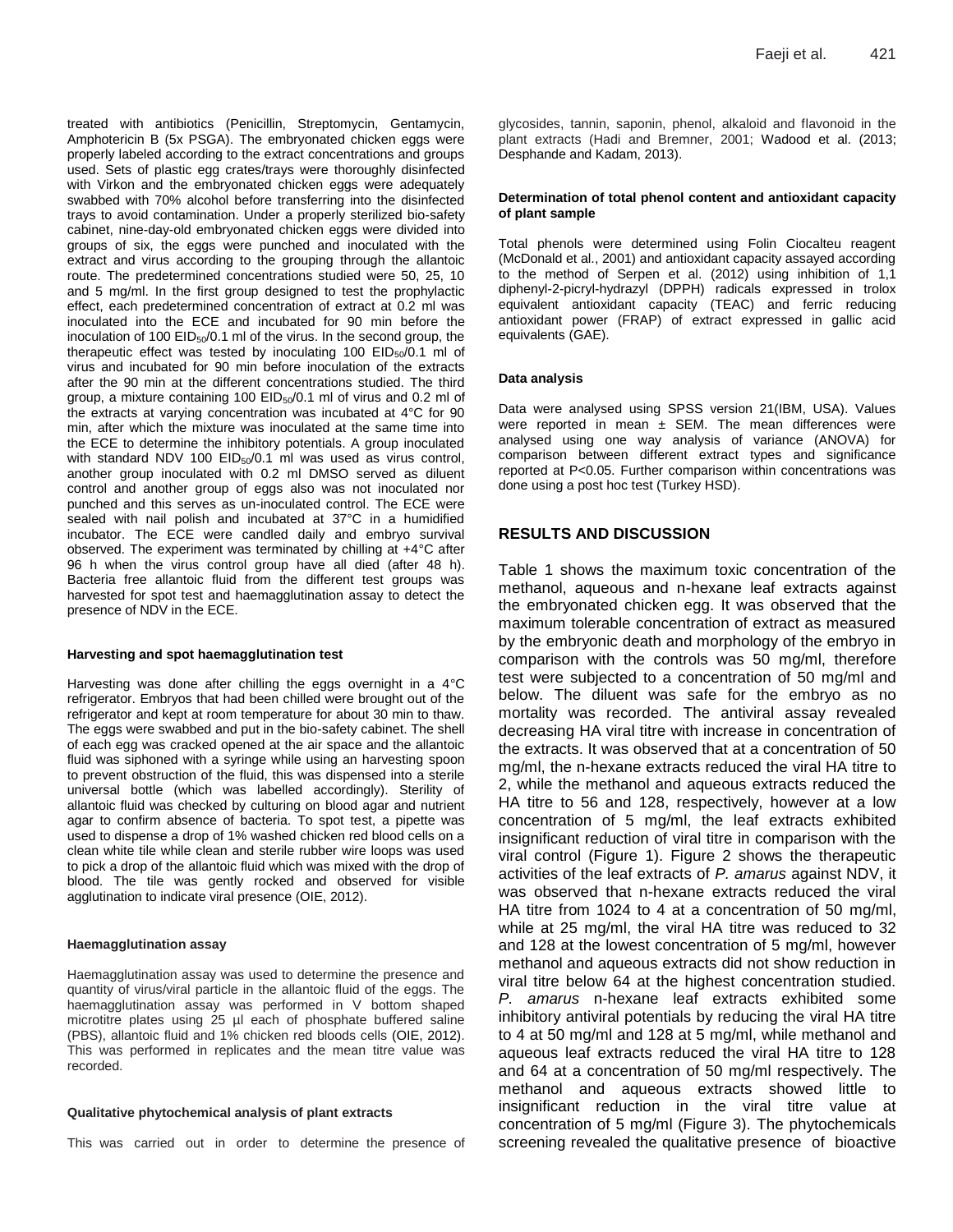|                | <b>Concentration (mg/ml)</b> | No of eggs | No. of embryonic death/hrs |            |            |            |              |
|----------------|------------------------------|------------|----------------------------|------------|------------|------------|--------------|
| <b>Extract</b> |                              |            | 24 h                       | 48 h       | 72 h       | 96 h       | <b>Total</b> |
|                |                              |            |                            |            |            |            |              |
|                | 250                          | 5          | 0/5                        | 0/5        | 1/5        | 2/5        | 3/5          |
| P. amarus      | 100                          | 5          | 0/5                        | 0/5        | 0/5        | 1/5        | 1/5          |
|                | 50                           | 5          | 0/5                        | 0/5        | 0/5        | 0/5        | 0/5          |
| Aq             | 25                           | 5          | 0/5                        | 0/5        | 0/5        | 0/5        | 0/5          |
|                | 10                           | 5          | 0/5                        | 0/5        | 0/5        | 0/5        | 0/5          |
|                |                              |            |                            |            |            |            |              |
|                | 250                          | 5          | 0/5                        | 0/5        | 1/5        | 2/5        | 3/5          |
| P. amarus      | 100                          | 5          | 0/5                        | 0/5        | 0/5        | 1/5        | 1/5          |
| Hex            | 50                           | 5          | 0/5                        | 0/5        | 0/5        | 0/5        | 0/5          |
|                | 25                           | 5          | 0/5                        | 0/5        | 0/5        | 0/5        | 0/5          |
|                | 10                           | 5          | 0/5                        | 0/5        | 0/5        | 0/5        | 0/5          |
|                | 250                          | 5          | 0/5                        | 1/5        | 4/5        | 0/0        | 5/5          |
|                | 100                          | 5          | 0/5                        | 1/5        | 2/5        | 1/2        | 4/5          |
| P. amarus meth | 50                           | 5          | 0/5                        | 0/5        | 0/5        | 0/0        | 0/5          |
|                | 25                           | 5          | 0/5                        | 0/5        | 0/5        | 0/0        | 0/5          |
|                | 10                           | 5          | 0/5                        | 0/5        | 0/5        | 0/0        | 0/5          |
|                | <b>PBS</b>                   | 5          | 0/5                        | 0/5        | 0/5        | 0/5        | 0/5          |
|                | <b>DMSO</b>                  | 5          | 0/5                        |            |            |            |              |
| <b>Control</b> | Uc                           | 5          | 0/5                        | 0/5<br>0/5 | 0/5<br>0/5 | 0/5<br>0/5 | 0/5<br>0/5   |
|                |                              |            |                            |            |            |            |              |

**Table 1.** Acute toxicity assay of leaf extract of test plant.

B- *Phyllanthus amarus,* Vc- virus control, Uc- uninoculated control, Dc- diluent control, Meth- methanol, Hex- hexane, Aqaqueous.



**Figure 1.** Prophylactic potentials of different extracts of test plant.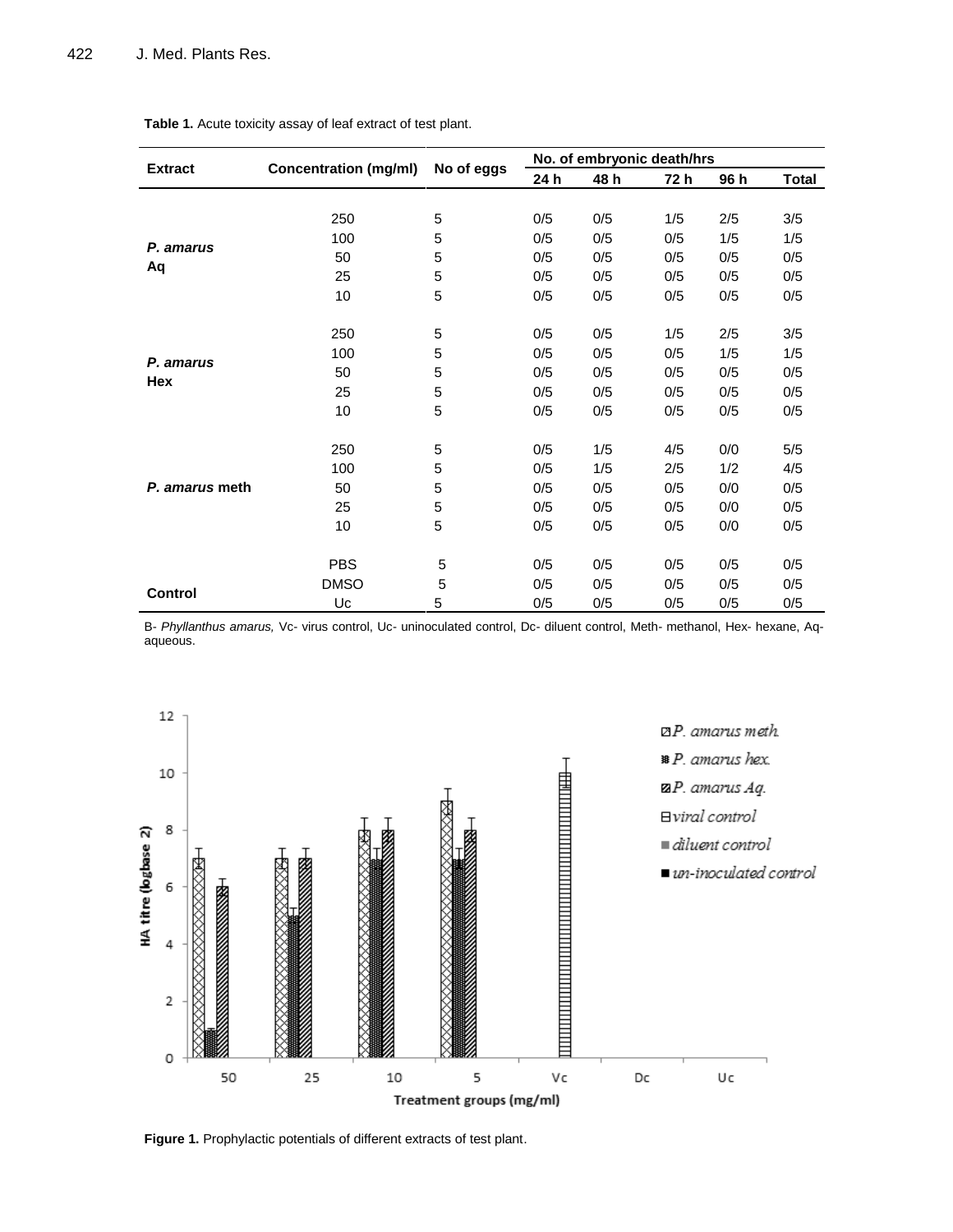| <b>Metabolites</b> | $B_{aq}$        | $B_{\text{Hex}}$ | $B_{Meth}$ |
|--------------------|-----------------|------------------|------------|
| Alkaloids          | $\div$          | +                | ÷          |
| Tannins            | $^{\mathrm{+}}$ | $^{\mathrm{+}}$  | $^{++}$    |
| Phenol             | $^{\mathrm{+}}$ | $^{\mathrm{+}}$  | $^{++}$    |
| Saponin            | $++$            | $^{\mathrm{+}}$  | $^{++}$    |
| Terpenoids         | +               | +                | $\ddot{}$  |
| <b>Steroids</b>    | $\div$          | +                | $\pm$      |
| Cardiac glycosides |                 |                  |            |
| Glycosides         | ٠               | +                | +          |
| Flavonoid          | +               | +                |            |
| Phlobatannin       |                 |                  |            |

**Table 2.** Qualitative phytochemical properties of plant extracts.

B- *Phyllanthus amarus,* Meth- methanol, Hex- hexane, Aq- aqueous, - not detected, + slightly present, ++moderately present, +++ strongly present.

**Table 3.** Quantitative pytochemical values of plant leaf extracts.

| <b>Extracts</b> | Alkaloids (mg/ml) | Phenols (mg/ml) | Saponin (mg/ml)  | Tanins (mg/ml)   | Flavonoids (mg/ml) |
|-----------------|-------------------|-----------------|------------------|------------------|--------------------|
| B(Aq)           | $0.248 \pm 0.18$  | 1.044± 0.02     | $0.252 \pm 0.14$ | $0.599 \pm 0.10$ | $0.696 \pm 0.15$   |
| B(Hex)          | $0.290 + 0.14$    | $1.127 + 0.19$  | $0.288 + 0.14$   | $0.621 + 0.01$   | $0.590 + 0.11$     |
| B(Meth)         | 0.263± 0.19       | 1.010± 0.17     | $0.264 \pm 0.15$ | $0.615 \pm 0.11$ | $0.593 + 0.11$     |

Results reported in mean of replicates ± SEM, n=3. B- *P. amarus,* Meth- methanol, Hex- hexane, Aq- aqueous.

ingredients in varying degrees which may be attributed to the bioactivity seen in the antiviral assay (Table 2). Table 3 revealed the quantitative presentation of the important active ingredients in the extracts. The study also revealed that the extract possesses antioxidant capacity as indicated by the value  $38.943 \pm 0.11$  (mmol TEAC/100 g of sample) obtained from its percentage DPPH freeradical scavenging activity as well as the percentage ferric reducing antioxidant power of 165.076± 0.24 (mgGAE/100 g sample).

This antiviral investigation of *P. amarus* is suggestive of potentials present in the plant leaf extracts. It was observed that the leaf extracts exhibited no acute toxicity against the embryo at the concentration of 50 mg/ml and below, as no death was recorded and embryo appears normal which prompted further investigation on the extract's antiviral potencies (Table 1). The extracts were safe to the embryo at the concentration studied. However, it was revealed that the different extracts possess antiviral activities against NDV at different degrees. The extract demonstrated reduction in viral titre with increase in extract concentration. The treatment group exhibited a significant decrease (F(4,10)=33.0, p=0.001) in HA viral titre (Figures 1 to 3). This reduction led to the survival of some of the embryo of the ECE in the treatment group beyond the viral control group that has a titre of 1024 which all died 48 h post viral inoculation.

Further analysis showed that there was no significant mean difference between the viral titre at concentrations of 5 and 10 mg/ml (P>0.05), however at the concentration of 50 mg/ml, there was significant reduction ( $P < 0.05$ ) in titre to a value of 2. It was observed that the prophylactic test group showed most significant reduction (P< 0.05) in viral titre than the other groups which could suggest that this plant extract when introduced into ECE before NDV infection could alienate the virus and serve as a prophylaxis. In the therapeutic and inhibitory groups, the leaf extracts also showed antiviral activities measured by reduction in the HA titre in comparison with the virus control group. The hexane extract showed significant reduction in the HA titre at all groups studied at the concentration of 50 mg/ml, indicating more potency when compared with the methanol and aqueous extracts (Figures 1 to 3). The diluents and un-inoculated control groups showed no reaction/agglutination as well as zero HA titre as no viral particle nor extract were inoculated into it. This biological properties exhibited by *P. amarus*  could be attributed to the phytochemicals revealed in the plant extracts (Sofowora, 1993), however the varying degrees of the presence of this phytochemicals could be due to the ability of the solvents to extract some of the active ingredient or substances from the plant leaf based on its polarity (Table 3) (Simon et al., 2015). The freeradical scavenging activity of the leaf extracts may also possibly contribute to the antiviral effect exerted by the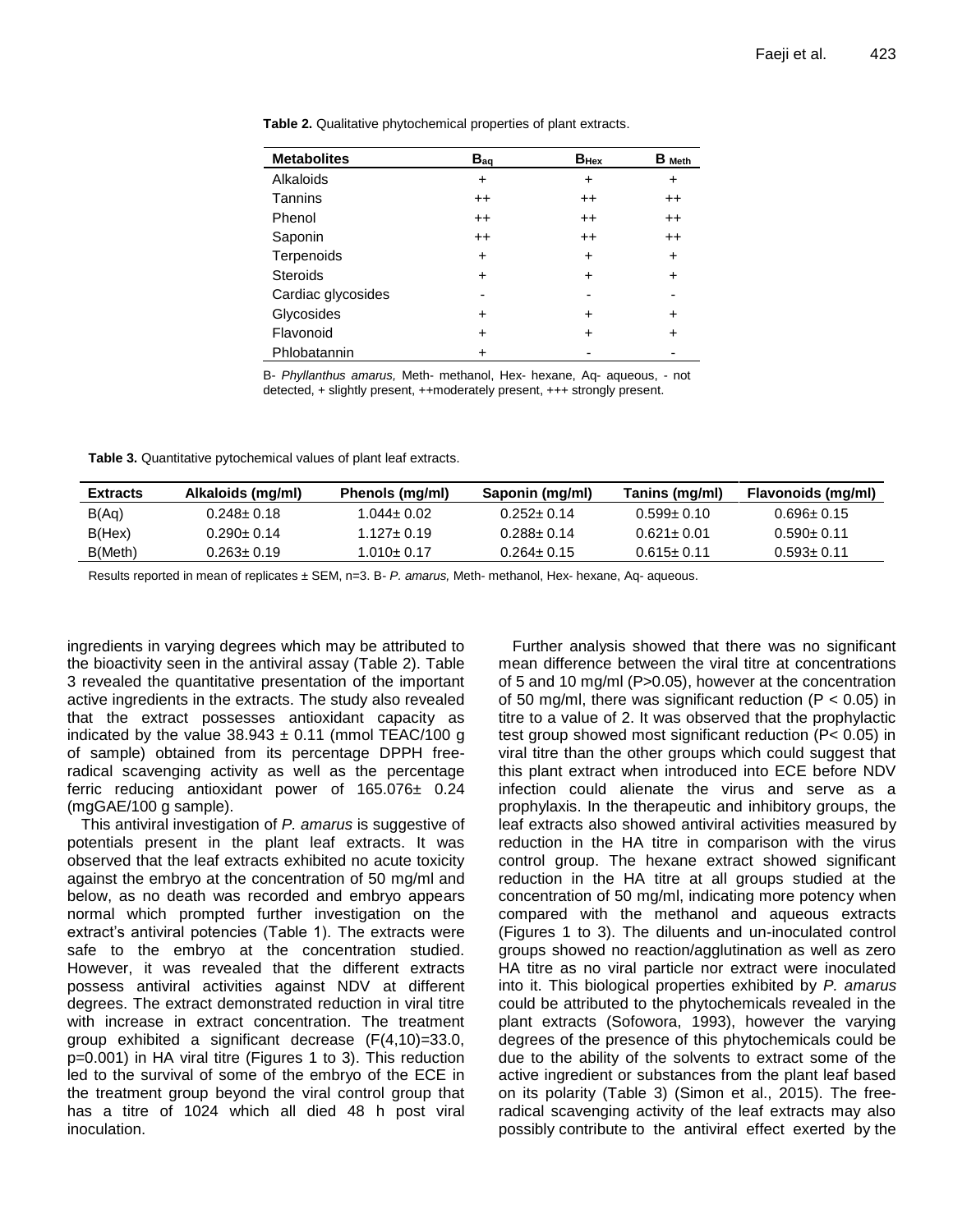

**Figure 2.** Therapeutic potentials of different extracts of test plant.



**Figure 3.** Inhibitory potentials of different extracts of test plant.

bioactive compounds present in the extract (Ayo et al., 2009), however this require validation by further investigation.

This research shows that the study plant may emanate

as an alternative approach to prophylactic and therapeutic effect of viral infection which is in agreement with studies conducted by Chollom et al. (2012) and Bakari et al. (2013) that showed the anti-NDV potentials